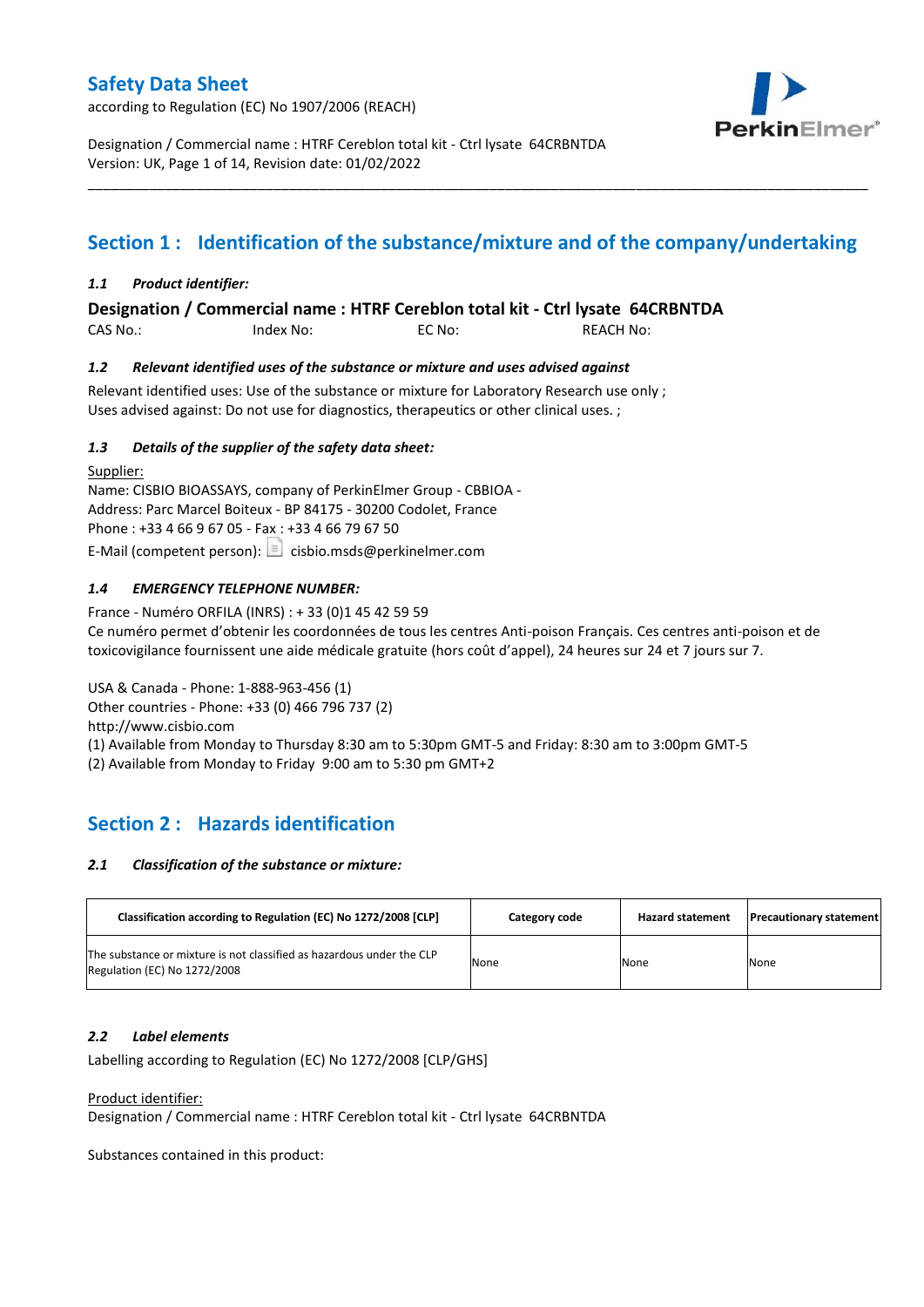according to Regulation (EC) No 1907/2006 (REACH)



Designation / Commercial name : HTRF Cereblon total kit - Ctrl lysate 64CRBNTDA Version: UK, Page 2 of 14, Revision date: 01/02/2022

Hazard pictograms

Signal word:

Hazard and precautionary statements:

#### *2.3 Other hazards*

The mixture contains substances classified as 'Substances of Very High Concern' (SVHC) published by the European CHemicals Agency (ECHA) under article 57 of REACH at levels of 0.1% or higher. This substance or mixture contains no components considered to be either persistent, bioaccumulative and toxic (PBT), or very persistent and very bioaccumulative (vPvB) at levels of 0.1% or higher ; Adverse human health effects and symptoms:

\_\_\_\_\_\_\_\_\_\_\_\_\_\_\_\_\_\_\_\_\_\_\_\_\_\_\_\_\_\_\_\_\_\_\_\_\_\_\_\_\_\_\_\_\_\_\_\_\_\_\_\_\_\_\_\_\_\_\_\_\_\_\_\_\_\_\_\_\_\_\_\_\_\_\_\_\_\_\_\_\_\_\_\_\_\_\_\_\_\_\_\_\_\_\_\_\_\_\_\_\_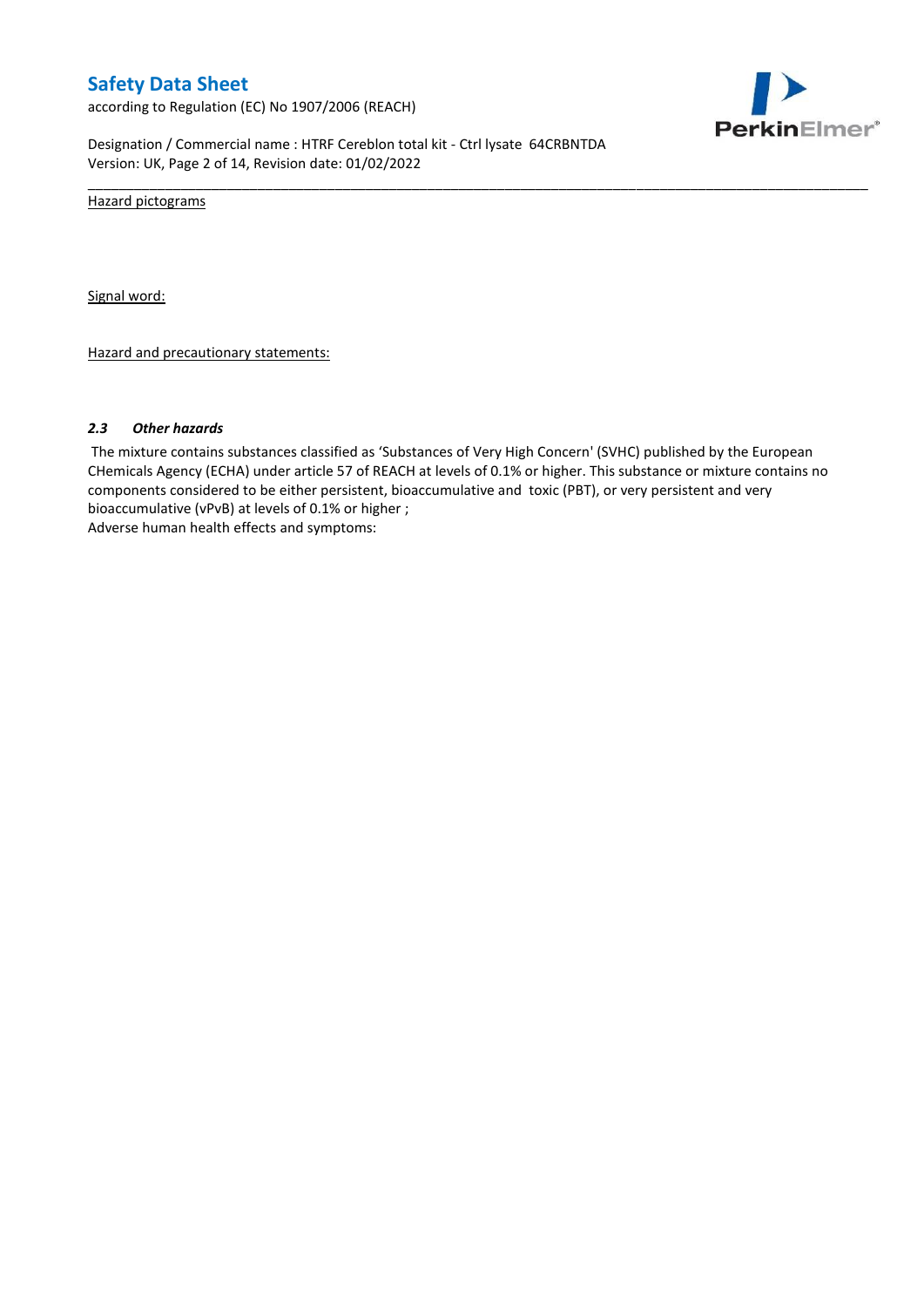according to Regulation (EC) No 1907/2006 (REACH)



Designation / Commercial name : HTRF Cereblon total kit - Ctrl lysate 64CRBNTDA Version: UK, Page 3 of 14, Revision date: 01/02/2022

# **Section 3 : Composition/information on ingredients**

### *3.2 Mixtures*

Hazardous ingredients:

| Substance name                                                                                 | CAS <sub>n</sub> ° | Index n° | EC n°     | <b>Classification according Regulation (EC)</b><br>No. 1272 [CLP]                                                                                                                                                                    | Concentration<br>(%) | <b>SCL</b> | M-factor |
|------------------------------------------------------------------------------------------------|--------------------|----------|-----------|--------------------------------------------------------------------------------------------------------------------------------------------------------------------------------------------------------------------------------------|----------------------|------------|----------|
| $4-(2-$<br>hydroxyethyl)piperazin-1-7365-45-9<br>vlethanesulphonic acid                        |                    |          | 230-907-9 |                                                                                                                                                                                                                                      | $< 3\%$              |            |          |
| Poly(oxy-1,2-ethanediyl),<br>$\alpha$ -[4-(1,1,3,3-<br>tetramethylbutyl)phenyl]-<br>ω-hydroxy- | 9002-93-1          |          |           | Acute toxicity - Acute Tox. 4 - H302 - Oral<br>Hazardous to the aquatic environment -<br>Aquatic Chronic 2 - H411<br>Serious eye damage/eye irritation - Eye<br>Dam. 1 - H318<br>Skin corrosion/irritation - Skin Irrit. 2 -<br>H315 | $< 1\%$              |            |          |

\_\_\_\_\_\_\_\_\_\_\_\_\_\_\_\_\_\_\_\_\_\_\_\_\_\_\_\_\_\_\_\_\_\_\_\_\_\_\_\_\_\_\_\_\_\_\_\_\_\_\_\_\_\_\_\_\_\_\_\_\_\_\_\_\_\_\_\_\_\_\_\_\_\_\_\_\_\_\_\_\_\_\_\_\_\_\_\_\_\_\_\_\_\_\_\_\_\_\_\_\_

Additional information:

Full text of H- and EUH-phrases: see SECTION 16.

## **Section 4 : First aid measures**

#### *4.1 Description of first aid measures*

**General information**:Do not leave affected person unattended. ;

**Following inhalation**: In case of respiratory tract irritation, consult a physician. ;

**Following skin contact**:After contact with skin, wash immediately with water ;

**Following eye contact**:After contact with the eyes, rinse with water with the eyelids open for a sufficient length of time, then consult an ophthalmologist immediately. ;

**Following ingestion**:Do NOT induce vomiting. ;

**Self-protection of the first aider**:

### *4.2 Most important symptoms and effects, both acute and delayed*

Symptoms:No known symptoms to date. ; Effects:

### *4.3 Indication of any immediate medical attention and special treatment needed*

Notes for the doctor:

## **Section 5 : Firefighting measures**

#### *5.1 Extinguishing media:*

**Suitable extinguishing media**:This product is not flammable. Use extinguishing agent suitable for type of surrounding fire ;

#### *5.2 Special hazards arising from the substance or mixture*

Hazardous combustion products:/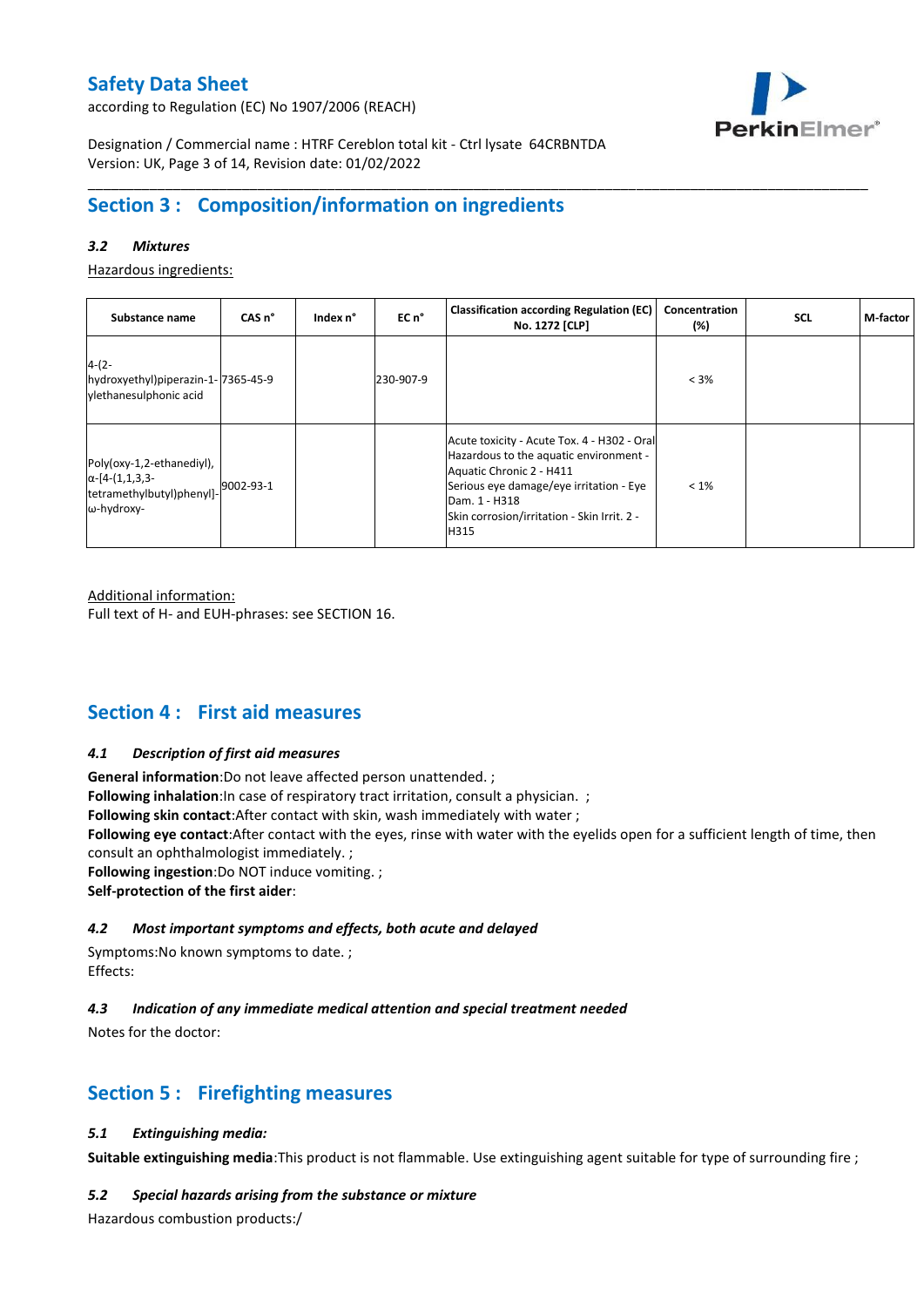according to Regulation (EC) No 1907/2006 (REACH)



Designation / Commercial name : HTRF Cereblon total kit - Ctrl lysate 64CRBNTDA Version: UK, Page 4 of 14, Revision date: 01/02/2022

\_\_\_\_\_\_\_\_\_\_\_\_\_\_\_\_\_\_\_\_\_\_\_\_\_\_\_\_\_\_\_\_\_\_\_\_\_\_\_\_\_\_\_\_\_\_\_\_\_\_\_\_\_\_\_\_\_\_\_\_\_\_\_\_\_\_\_\_\_\_\_\_\_\_\_\_\_\_\_\_\_\_\_\_\_\_\_\_\_\_\_\_\_\_\_\_\_\_\_\_\_

### *5.3 Advice for fire-fighters*

Wear Protective clothing. ;

# **Section 6 : Accidental release measures**

### *6.1 Personal precautions, protective equipment and emergency procedures*

Emergency procedures: Provide adequate ventilation. ;

### *6.2 Environmental precautions*

Do not allow to enter into surface water or drains. ;

### *6.3 Methods and material for containment and cleaning up*

For cleaning up:Suitable material for taking up: Absorbing material, organic ; Other information:

### *6.4 Reference to other sections*

Additional information:

## **Section 7 : Handling and storage**

### *7.1 Precautions for safe handling*

Protective measures: Advice on safe handling:Avoid contact with skin, eyes and clothes. ; Fire preventions:

Do not eat, drink or smoke in areas where reagents are handled. ; Advice on general occupational hygiene Handle in accordance with good industrial hygiene and safety practice ;

#### *7.2 Conditions for safe storage, including any incompatibilities*

Technical measures and storage conditions: Requirements for storage rooms and vessels:Keep container tightly closed. ; Hints on storage assembly: Materials to avoid: Further information on storage conditions:

#### *7.3 Specific end uses:*

Recommendations on specific end uses: Observe technical data sheet. ;

# **Section 8 : Exposure controls/personal protection**

*8.1 Control parameters*

Preliminary remark: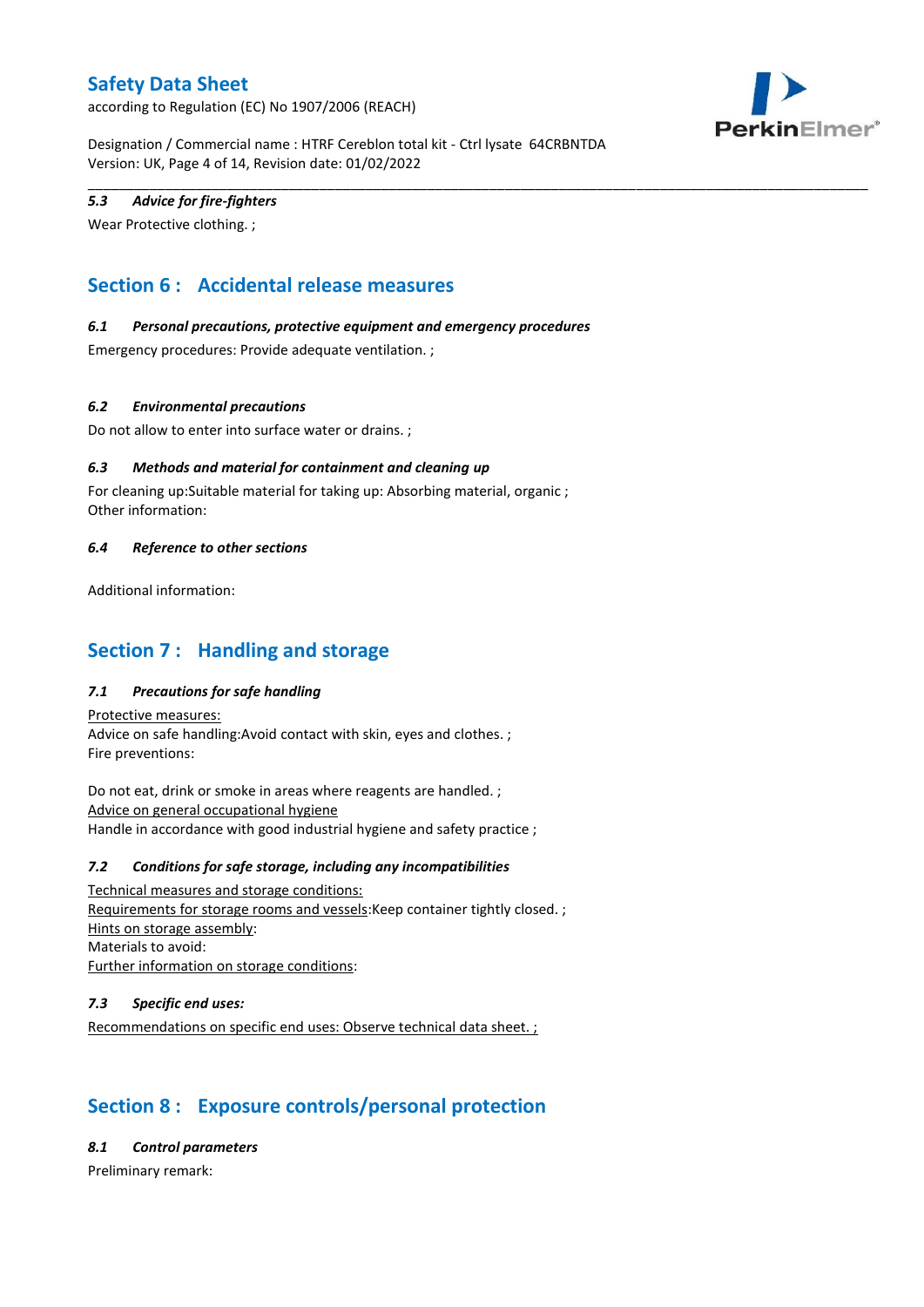according to Regulation (EC) No 1907/2006 (REACH)



Designation / Commercial name : HTRF Cereblon total kit - Ctrl lysate 64CRBNTDA Version: UK, Page 5 of 14, Revision date: 01/02/2022

### 8.1.1 Occupational exposure limits:

#### • France

| Source:                   |           | Informations relatives à la réglementation VME (France) : ED 984, 07.2012 |               |           |            |           |  |  |  |  |  |  |  |
|---------------------------|-----------|---------------------------------------------------------------------------|---------------|-----------|------------|-----------|--|--|--|--|--|--|--|
| <b>Substance</b>          | EC-No.    | CAS-No                                                                    | $VLE$ (mg/m3) | VLE (ppm) | VME(mg/m3) | VME (ppm) |  |  |  |  |  |  |  |
| 7365-45-9 / 230-<br>907-9 | 230-907-9 | 7365-45-9                                                                 |               |           |            |           |  |  |  |  |  |  |  |

\_\_\_\_\_\_\_\_\_\_\_\_\_\_\_\_\_\_\_\_\_\_\_\_\_\_\_\_\_\_\_\_\_\_\_\_\_\_\_\_\_\_\_\_\_\_\_\_\_\_\_\_\_\_\_\_\_\_\_\_\_\_\_\_\_\_\_\_\_\_\_\_\_\_\_\_\_\_\_\_\_\_\_\_\_\_\_\_\_\_\_\_\_\_\_\_\_\_\_\_\_

#### • Spain

| Source:                   | <b>June 2015</b> | Limites de Exposicion Profesional para Agentes Quimicos en Espana<br>Instituto Nacional de Seguridad e Higiene en el Trabajo |                  |              |                  |              |  |  |  |  |  |  |  |
|---------------------------|------------------|------------------------------------------------------------------------------------------------------------------------------|------------------|--------------|------------------|--------------|--|--|--|--|--|--|--|
| Substance                 | EC No.           | CAS-No                                                                                                                       | $VLA-EC$ (mg/m3) | VLA-EC (ppm) | $VLA-ED (mg/m3)$ | VLA-ED (ppm) |  |  |  |  |  |  |  |
| 7365-45-9 / 230-<br>907-9 | 230-907-9        | 7365-45-9                                                                                                                    |                  |              |                  |              |  |  |  |  |  |  |  |

### **•** Germany

| Source:               | TRGS 900, June 2015, BAuA |           |               |           |
|-----------------------|---------------------------|-----------|---------------|-----------|
| <b>Substance</b>      | EC No.                    | CAS No    | $AGW$ (mg/m3) | AGW (ppm) |
| 7365-45-9 / 230-907-9 | 230-907-9                 | 7365-45-9 |               |           |

- Italia
- Greece
- UK
- OSHA (USA)

| Source:              |           |           |                                                                            | Occupational Safety and Health Administration (OSHA) Permissible Exposure Limits (PELS) from 29 CFR 1910.1000 |                                                                      |                                                                        |
|----------------------|-----------|-----------|----------------------------------------------------------------------------|---------------------------------------------------------------------------------------------------------------|----------------------------------------------------------------------|------------------------------------------------------------------------|
| Substance            | EC-No.    | CAS-No    | <b>OSHA Permissible</b><br><b>Exposure Limit (PEL)</b><br>8-hour TWA (ppm) | <b>OSHA Permissible</b><br><b>Exposure Limit (PEL) 8-</b><br>hour TWA (mg/m3)                                 | <b>OSHA Permissible</b><br><b>Exposure Limit (PEL)</b><br>STEL (ppm) | <b>OSHA Permissible</b><br><b>Exposure Limit (PEL)</b><br>STEL (mg/m3) |
| 7365-45-9 / 230-907- | 230-907-9 | 7365-45-9 |                                                                            |                                                                                                               |                                                                      |                                                                        |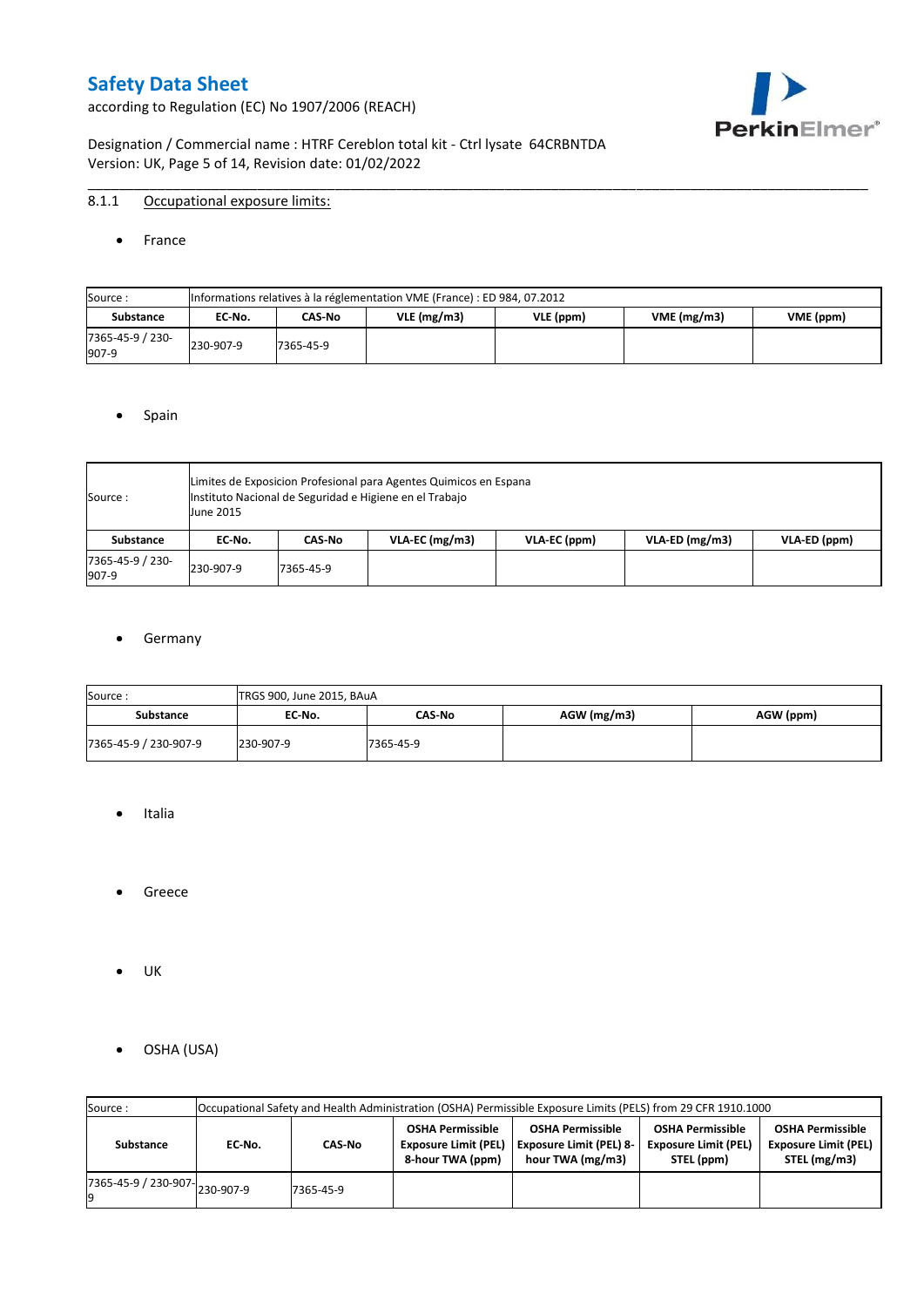according to Regulation (EC) No 1907/2006 (REACH)



## Designation / Commercial name : HTRF Cereblon total kit - Ctrl lysate 64CRBNTDA Version: UK, Page 6 of 14, Revision date: 01/02/2022

### 8.1.2 Biological limit values (Germany):

| List of recommended health-based biological limit values (BLVs) and biological guidance values (BGVs), June 2014<br>Source: |           |           |               |           |  |  |  |  |  |  |
|-----------------------------------------------------------------------------------------------------------------------------|-----------|-----------|---------------|-----------|--|--|--|--|--|--|
| <b>Substance</b>                                                                                                            | EC No.    | CAS-No    | $BLV$ (mg/m3) | BLV (ppm) |  |  |  |  |  |  |
| 7365-45-9 / 230-907-9                                                                                                       | 230-907-9 | 7365-45-9 |               |           |  |  |  |  |  |  |

\_\_\_\_\_\_\_\_\_\_\_\_\_\_\_\_\_\_\_\_\_\_\_\_\_\_\_\_\_\_\_\_\_\_\_\_\_\_\_\_\_\_\_\_\_\_\_\_\_\_\_\_\_\_\_\_\_\_\_\_\_\_\_\_\_\_\_\_\_\_\_\_\_\_\_\_\_\_\_\_\_\_\_\_\_\_\_\_\_\_\_\_\_\_\_\_\_\_\_\_\_

### 8.1.3 Exposure limits at intended use (Germany):

| Source:<br>TRGS 903, November 2015, BAuA<br>BGW (mg/m3)<br>BGW (ppm)<br>Substance<br>CAS-No<br>EC No. |           |           |  |  |  |  |
|-------------------------------------------------------------------------------------------------------|-----------|-----------|--|--|--|--|
|                                                                                                       |           |           |  |  |  |  |
| 7365-45-9 / 230-907-9                                                                                 | 230-907-9 | 7365-45-9 |  |  |  |  |

## 8.1.4 DNEL/PNEC-values:

• DNEL worker

| Source:                  |                     | <b>GESTIS</b> – substance database |                                                 |                                                       |                                                             |                                                  |                                                       |                                                        |                                                             |
|--------------------------|---------------------|------------------------------------|-------------------------------------------------|-------------------------------------------------------|-------------------------------------------------------------|--------------------------------------------------|-------------------------------------------------------|--------------------------------------------------------|-------------------------------------------------------------|
| Substance                | EC-No.              | <b>CAS-No</b>                      | Acute - dermal.<br>local effects<br>(mg/kg/day) | Long-term-<br>dermal, local<br>effects<br>(mg/kg/day) | $Long-term -$<br>dermal.<br>systemic effects<br>(mg/kg/day) | Acute –<br>linhalation. local<br>effects (mg/m3) | Acute -<br>inhalation.<br>systemic effects<br>(mg/m3) | Long-term –<br>linhalation. local<br>effects $(mg/m3)$ | $Long-term -$<br>inhalation.<br>svstemic effects<br>(mg/m3) |
| 7365-45-9 /<br>230-907-9 | 230-907-9 7365-45-9 |                                    |                                                 |                                                       |                                                             |                                                  | 23.5-23.5                                             |                                                        |                                                             |

### DNEL consumer

| Source:                  |        | <b>IGESTIS – substance database</b> |                                                 |                                                          |                                                          |                                                  |                                                       |                                                        |                                                             |
|--------------------------|--------|-------------------------------------|-------------------------------------------------|----------------------------------------------------------|----------------------------------------------------------|--------------------------------------------------|-------------------------------------------------------|--------------------------------------------------------|-------------------------------------------------------------|
| Substance                | EC No. | CAS No                              | Acute - dermal.<br>local effects<br>(mg/kg/day) | Long-term $-$<br>dermal, local<br>effects<br>(mg/kg/day) | Long-term-<br>dermal,<br>systemic effects<br>(mg/kg/day) | Acute –<br>linhalation. local<br>effects (mg/m3) | Acute -<br>inhalation.<br>systemic effects<br>(mg/m3) | $Long-term -$<br>linhalation. local<br>effects (mg/m3) | Long-term $-$<br>inhalation.<br>svstemic effects<br>(mg/m3) |
| 7365-45-9 /<br>230-907-9 |        | 230-907-9 7365-45-9                 |                                                 |                                                          |                                                          |                                                  |                                                       |                                                        |                                                             |

DNEL remark:

• PNEC

| Source:          | <b>INERIS</b>                  |  |                                                                                                                    |  |  |                                      |  |  |            |  |  |  |                      |  |  |
|------------------|--------------------------------|--|--------------------------------------------------------------------------------------------------------------------|--|--|--------------------------------------|--|--|------------|--|--|--|----------------------|--|--|
|                  |                                |  |                                                                                                                    |  |  | PNEC AQUATIC                         |  |  |            |  |  |  | <b>PNEC Sediment</b> |  |  |
|                  | EC-No.<br><b>CAS No</b>        |  | freshwater                                                                                                         |  |  | intermittent release<br>marine water |  |  | freshwater |  |  |  | marine water         |  |  |
| <b>Substance</b> |                                |  | [(mg/L)  (mg/kg)  (ppm)  (mg/L)  (mg/kg)  (ppm)  (mg/L)  (mg/kg)  (ppm)  (mg/L) (mg/kg) (ppm) (mg/L) (mg/kg) (ppm) |  |  |                                      |  |  |            |  |  |  |                      |  |  |
| 7365-45-9        | / 230-907- 230-907-9 7365-45-9 |  |                                                                                                                    |  |  |                                      |  |  |            |  |  |  |                      |  |  |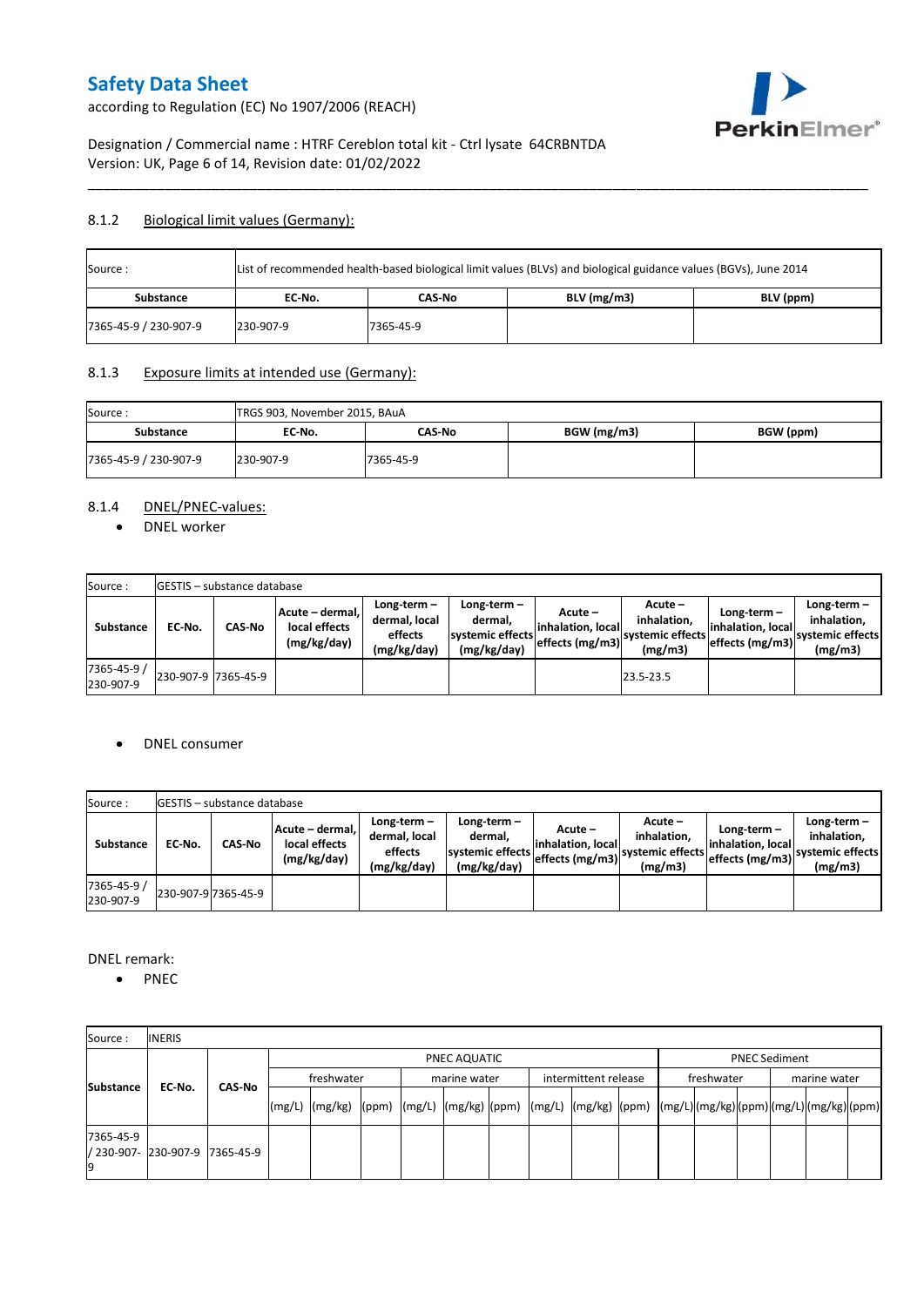according to Regulation (EC) No 1907/2006 (REACH)



Designation / Commercial name : HTRF Cereblon total kit - Ctrl lysate 64CRBNTDA Version: UK, Page 7 of 14, Revision date: 01/02/2022

| Source:                  | <b>INERIS</b> |               |        |                  |       |        |                                |        |          |         |       |                             |         |       |
|--------------------------|---------------|---------------|--------|------------------|-------|--------|--------------------------------|--------|----------|---------|-------|-----------------------------|---------|-------|
|                          |               |               |        |                  |       |        |                                | Others |          |         |       |                             |         |       |
| <b>Substance</b>         | EC-No.        | <b>CAS-No</b> |        | <b>PNEC soil</b> |       |        | PNEC sewage treatment<br>plant |        | PNEC air |         |       | PNEC secondary<br>poisoning |         |       |
|                          |               |               | (mg/L) | (mg/kg)          | (ppm) | (mg/L) | (mg/kg)                        | (ppm)  | (mg/L)   | (mg/kg) | (ppm) | (mg/L)                      | (mg/kg) | (ppm) |
| 7365-45-9 /<br>230-907-9 | 230-907-9     | 7365-45-9     |        |                  |       |        |                                |        |          |         |       |                             |         |       |

PNEC remark:

Control parameters remark:

#### *8.2 Exposure controls*

- 8.2.1 Appropriate engineering controls:
- 8.2.2 Personal protective equipment:

**Eye / Face protection**: Safety glasses with side-shields ;

**Skin protection**:Gloves ;

**Respiratory protection**:Ensure adequate ventilation ;

**Thermal hazards**:

8.2.3 Environmental exposure controls:

# **Section 9 : Physical and chemical properties**

### *9.1 Information on basic physical and chemical properties*

|--|

| <b>Appearance</b>                                      |            |
|--------------------------------------------------------|------------|
| Physical state                                         | Liquid     |
| Colour<br>the control of the control of the control of | Colorless: |
| Odour                                                  |            |
| Odour threshold (ppm)                                  |            |

|                                          |                                       | Value | Concentration<br>(mol/L) | Method | Temperature (°C) | Pressure (kPa) | Remark |
|------------------------------------------|---------------------------------------|-------|--------------------------|--------|------------------|----------------|--------|
| pH                                       |                                       |       |                          |        |                  |                |        |
| Melting point (°C)                       |                                       |       |                          |        |                  |                |        |
| Freezing point (°C)                      |                                       |       |                          |        |                  |                |        |
| Initial boiling point/boiling range (°C) |                                       |       |                          |        |                  |                |        |
| Flash point (°C)                         |                                       |       |                          |        |                  |                |        |
| Evaporation rate (kg/m <sup>2</sup> /h)  |                                       |       |                          |        |                  |                |        |
| Flammability (type:) (%)                 |                                       |       |                          |        |                  |                |        |
| Upper/lower<br>flammability or explosive | Upper explosive limit<br>(%)          |       |                          |        |                  |                |        |
| limits                                   | Lower explosive limit (%)             |       |                          |        |                  |                |        |
| Vapour pressure (kPa)                    |                                       |       |                          |        |                  |                |        |
| Vapour density (g/cm <sup>3</sup> )      |                                       |       |                          |        |                  |                |        |
|                                          | Density (g/cm <sup>3</sup> )          |       |                          |        |                  |                |        |
| Densities                                | Relative density (g/cm <sup>3</sup> ) |       |                          |        |                  |                |        |
|                                          | Bulk density (g/cm <sup>3</sup> )     |       |                          |        |                  |                |        |
|                                          | Critical density (g/cm <sup>3</sup> ) |       |                          |        |                  |                |        |
| Solubility (Type: ) (g/L)                |                                       |       |                          |        |                  |                |        |
| n-octanol/water at pH :                  | Partition coefficient (log Pow)       |       |                          |        |                  |                |        |
| Auto-ignition temperature (°C)           |                                       |       |                          |        |                  |                |        |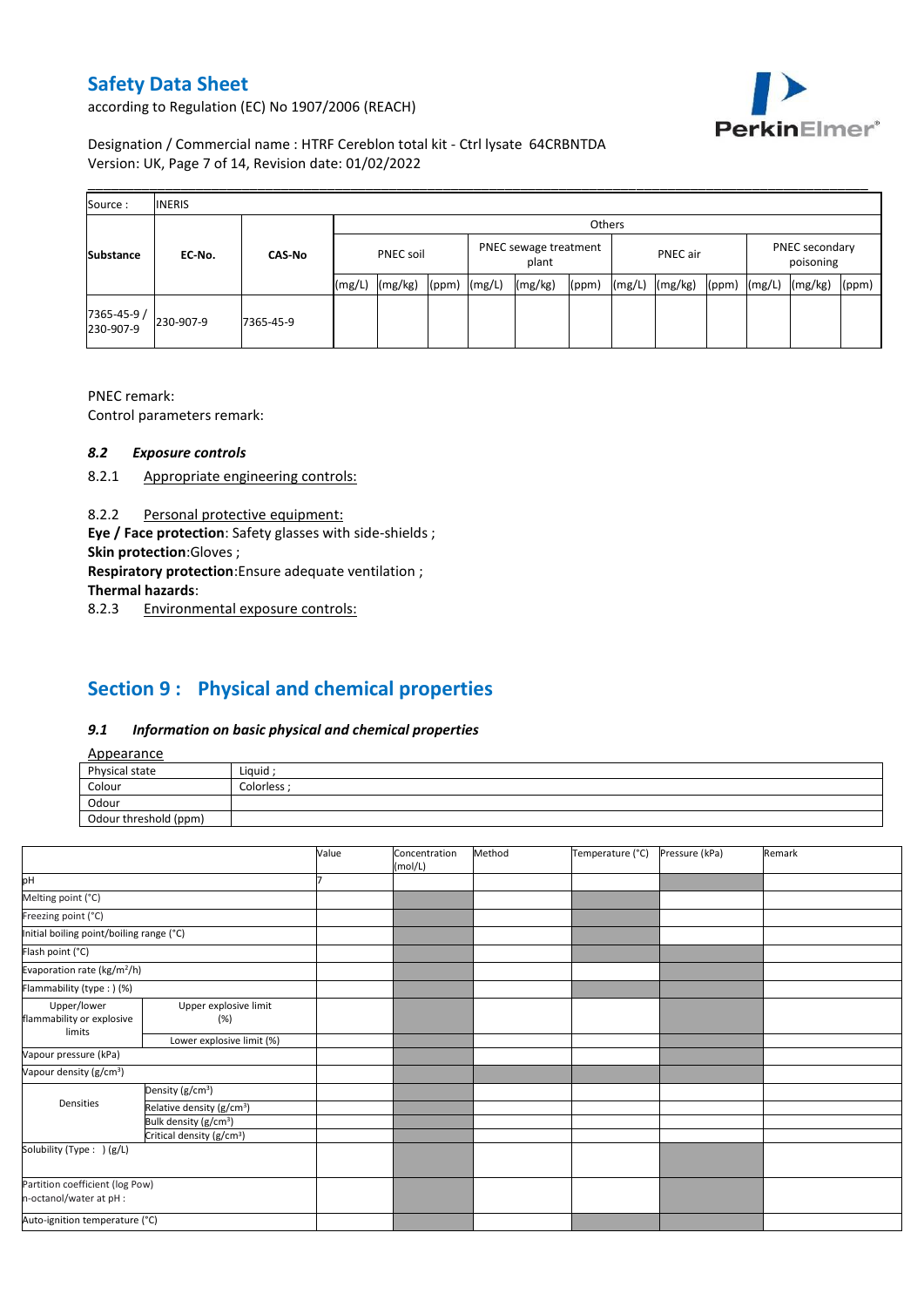according to Regulation (EC) No 1907/2006 (REACH)



### Designation / Commercial name : HTRF Cereblon total kit - Ctrl lysate 64CRBNTDA Version: UK, Page 8 of 14, Revision date: 01/02/2022

| Decomposition temperature (°C)<br>Decomposition energy : kJ |                                           |  |  |  |
|-------------------------------------------------------------|-------------------------------------------|--|--|--|
| Viscosity                                                   | Viscosity, dynamic (poiseuille)           |  |  |  |
|                                                             | Viscosity, cinematic (cm <sup>3</sup> /s) |  |  |  |
| Oxidising properties                                        |                                           |  |  |  |
| <b>Explosive properties</b>                                 |                                           |  |  |  |

### *9.2 Other information:*

No other relevant data available

# **Section 10 : Stability and reactivity**

- *10.1 Reactivity* This material is considered to be non-reactive under normal use conditions. ;
- *10.2 Chemical stability*
- *10.3 Possibility of hazardous reactions*
- *10.4 Conditions to avoid:*
- *10.5 Incompatible materials:*
- *10.6 Hazardous decomposition products:*

Does not decompose when used for intended uses. ;

## **Section 11 : Toxicological information**

Toxicokinetics, metabolism and distribution

#### *11.1 Information on toxicological effects*

**Substances** 

**Acute toxicity**

Animal data: Acute oral toxicity:

| Substance name | LD50<br>(mg/kg) | <b>Species</b> | Method | Symptoms / delayed effects | Remark |
|----------------|-----------------|----------------|--------|----------------------------|--------|
| 9002-93-1      | 1800-1800       | Rat            |        |                            |        |

Acute dermal toxicity:

Acute inhalative toxicity:

Practical experience / human evidence: Assessment / Classification: General Remark: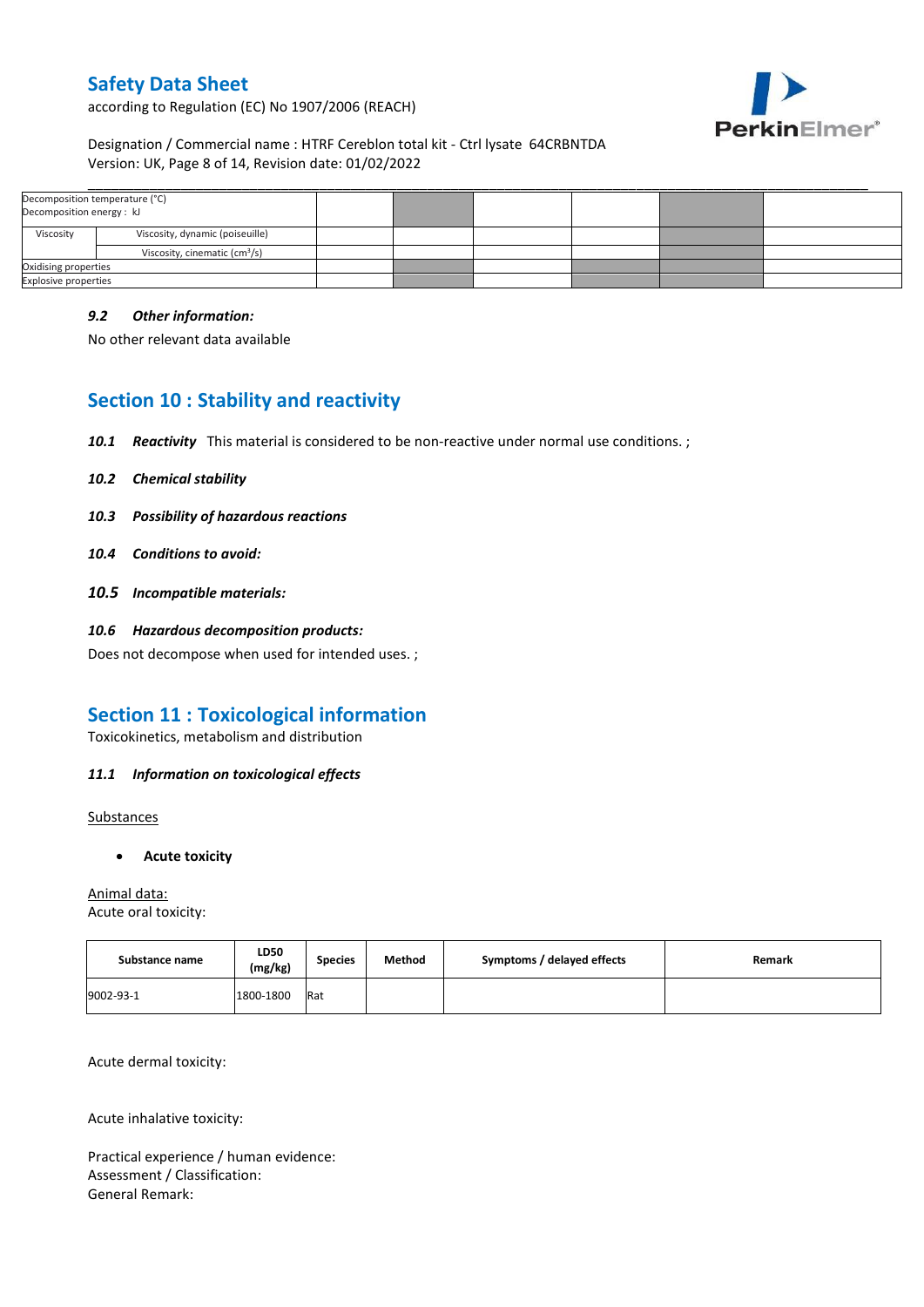according to Regulation (EC) No 1907/2006 (REACH)



Designation / Commercial name : HTRF Cereblon total kit - Ctrl lysate 64CRBNTDA Version: UK, Page 9 of 14, Revision date: 01/02/2022

#### **•** Skin corrosion/irritation

Animal data:

| Substance name | Species | Method | Exposure time | /evaluation | Score | Remark |
|----------------|---------|--------|---------------|-------------|-------|--------|
| 9002-93-1      |         |        |               |             |       |        |

\_\_\_\_\_\_\_\_\_\_\_\_\_\_\_\_\_\_\_\_\_\_\_\_\_\_\_\_\_\_\_\_\_\_\_\_\_\_\_\_\_\_\_\_\_\_\_\_\_\_\_\_\_\_\_\_\_\_\_\_\_\_\_\_\_\_\_\_\_\_\_\_\_\_\_\_\_\_\_\_\_\_\_\_\_\_\_\_\_\_\_\_\_\_\_\_\_\_\_\_\_

In-vitro skin test method: In-vitro skin test result: Assessment / Classification:

#### **Eye damage/irritation**

Animal data:

| : name<br>substance | <b>Species</b> | $ -$<br>Method | <b>Exposure time</b> | Result/evaluation | Score | Remark |
|---------------------|----------------|----------------|----------------------|-------------------|-------|--------|
| 9002-93-1           | .<br>Rabbit    |                |                      | irritation        |       |        |

In vitro eye test method: In vitro eye test result: Assessment / Classification:

#### **CMR effects (carcinogenity, mutagenicity and toxicity for reproduction)**

o Germ cell mutagenicity:

Animal data:

Assessment / Classification:

o Carcinogenicity

Practical experience / human evidence: Animal data:

Other information: Assessment / Classification:

o Reproductive toxicity

Practical experience / human evidence: Animal data:

Other information: Assessment / Classification:

Overall assessment on CMR properties:

- **Specific target organ toxicity (single exposure)**
	- o STOT SE 1 and 2

Animal data:

Other information: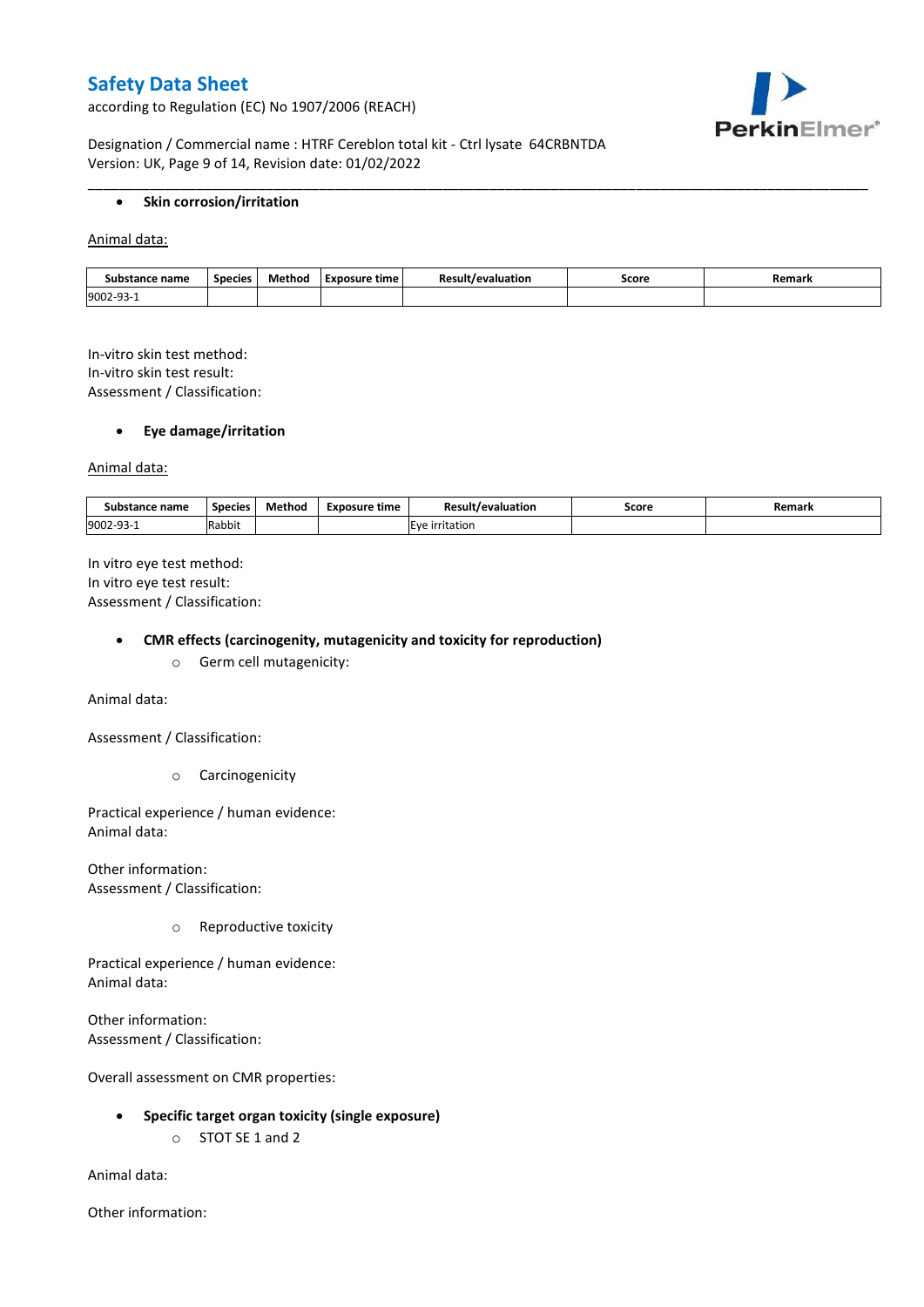according to Regulation (EC) No 1907/2006 (REACH)



Designation / Commercial name : HTRF Cereblon total kit - Ctrl lysate 64CRBNTDA Version: UK, Page 10 of 14, Revision date: 01/02/2022

o STOT SE 3

Practical experience / human evidence:

Other information: Assessment / Classification:

#### **Specific target organ toxicity (repeated exposure)**

Practical experience / human evidence: Animal data:

Assessment / Classification: Other information

**Aspiration hazard**

Practical experience / human evidence: Experimental data: viscosity data: see SECTION 9. Assessment / Classification: Remark:

11.1.1 Mixtures No toxicological information is available for the mixture itself

## **Section 12 : Ecological information**

In case that test data regarding one endpoint/differentiation exist for the mixture itself, the classification is carried out according to the substance criteria (excluding biodegradation and bioaccumulation). If no test data exist, the criteria for mixture classification has to be used (calculation method) in this case the toxicological data of the ingredients are shown.

\_\_\_\_\_\_\_\_\_\_\_\_\_\_\_\_\_\_\_\_\_\_\_\_\_\_\_\_\_\_\_\_\_\_\_\_\_\_\_\_\_\_\_\_\_\_\_\_\_\_\_\_\_\_\_\_\_\_\_\_\_\_\_\_\_\_\_\_\_\_\_\_\_\_\_\_\_\_\_\_\_\_\_\_\_\_\_\_\_\_\_\_\_\_\_\_\_\_\_\_\_

#### *12.1 Aquatic toxicity:*

Acute (short-term) fish toxicity

| Source:          | Informations relatives à la réglementation VME (France) : ED 984, 07.2012 |               |                       |                       |                  |                                                  |                              |        |        |                       |  |  |  |
|------------------|---------------------------------------------------------------------------|---------------|-----------------------|-----------------------|------------------|--------------------------------------------------|------------------------------|--------|--------|-----------------------|--|--|--|
| <b>Substance</b> | EC No.                                                                    | <b>CAS-No</b> | <b>LC50</b><br>(mg/L) | <b>EC50</b><br>(mg/L) | Test<br>duration | <b>Species</b>                                   | Result/<br><b>Evaluation</b> | Method | Remark | <b>General Remark</b> |  |  |  |
| 9002-93-1        |                                                                           | 9002-93-1     | 8,9                   |                       |                  | Pimephales<br>96 promelas<br>(fathead<br>minnow) |                              |        |        |                       |  |  |  |

Chronic (long-term) fish toxicity

| Source:          | Informations relatives à la réglementation VME (France) : ED 984, 07.2012 |                                                                                                    |  |  |  |  |  |  |  |  |  |  |
|------------------|---------------------------------------------------------------------------|----------------------------------------------------------------------------------------------------|--|--|--|--|--|--|--|--|--|--|
| <b>Substance</b> | EC No.                                                                    | NOEC (mg/L) Test duration<br>Method<br><b>CAS-No</b><br><b>General Remark</b><br>Species<br>Remark |  |  |  |  |  |  |  |  |  |  |
| 9002-93-1        |                                                                           | 9002-93-1                                                                                          |  |  |  |  |  |  |  |  |  |  |

#### Acute (short-term) toxicity to crustacea

Source : Informations relatives à la réglementation VME (France) : ED 984, 07.2012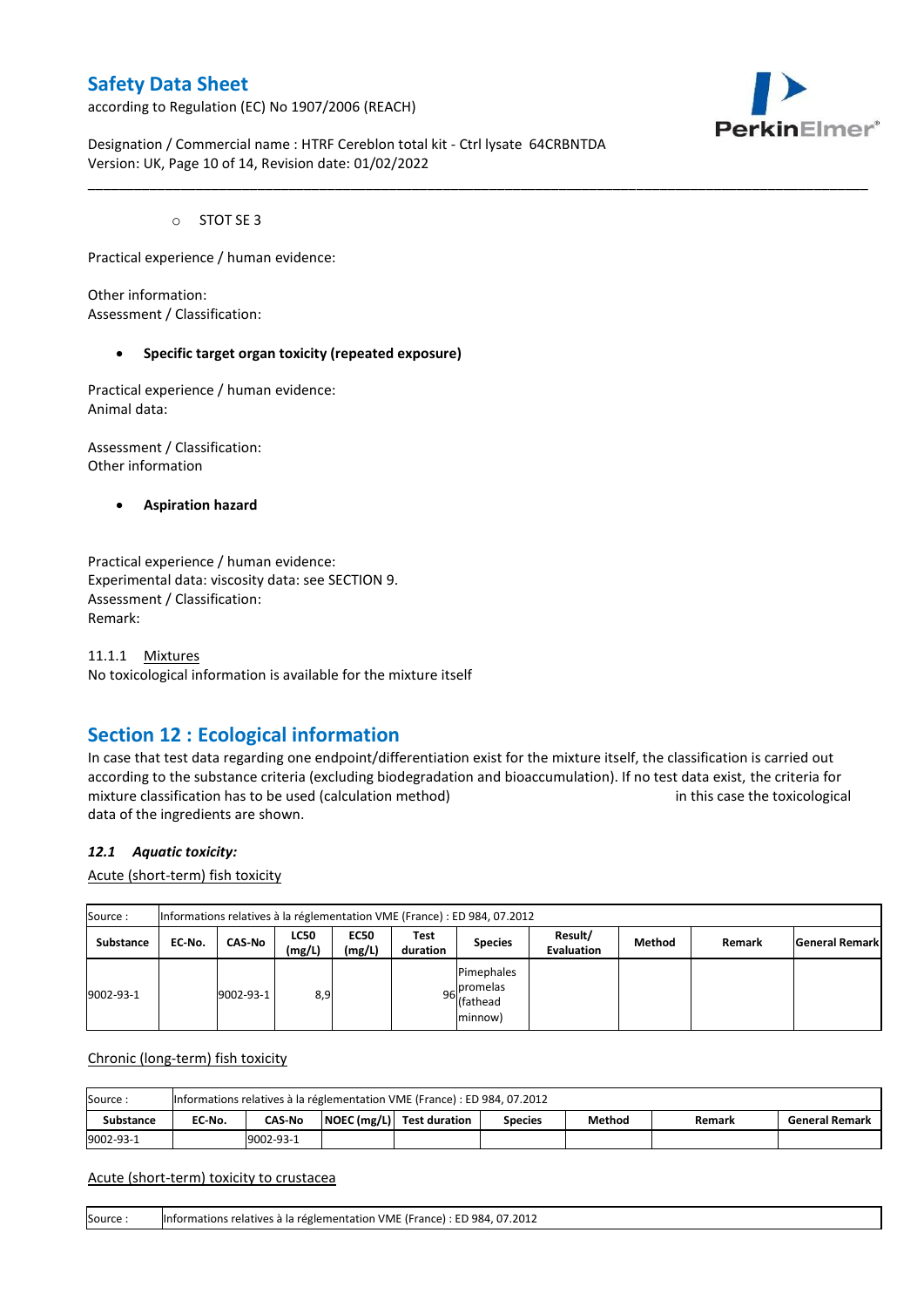PerkinElmer®

according to Regulation (EC) No 1907/2006 (REACH)

## Designation / Commercial name : HTRF Cereblon total kit - Ctrl lysate 64CRBNTDA Version: UK, Page 11 of 14, Revision date: 01/02/2022

| Substance | EC-No. | <b>CAS-No</b> | <b>EC50</b><br>(mg/L) | <b>Test duration</b> | <b>Species</b> | Result/<br><b>Evaluation</b> | Method | Remark | l General Remark l |
|-----------|--------|---------------|-----------------------|----------------------|----------------|------------------------------|--------|--------|--------------------|
| 9002-93-1 |        | 9002-93-1     | 26                    | 48                   |                |                              |        |        |                    |

Chronic (long-term) toxicity to crustacea

| Source:          | Informations relatives à la réglementation VME (France) : ED 984, 07.2012 |                                                                                                             |  |  |  |  |  |  |  |  |  |  |
|------------------|---------------------------------------------------------------------------|-------------------------------------------------------------------------------------------------------------|--|--|--|--|--|--|--|--|--|--|
| <b>Substance</b> | EC-No.                                                                    | NOEC (mg/L)   Test duration<br><b>CAS No</b><br>Method<br><b>General Remark</b><br><b>Species</b><br>Remark |  |  |  |  |  |  |  |  |  |  |
| 9002-93-1        |                                                                           | 9002-93-1                                                                                                   |  |  |  |  |  |  |  |  |  |  |

### Acute (short-term) toxicity to algae and cyanobacteria

| Source:<br>Informations relatives à la réglementation VME (France) : ED 984, 07.2012 |                                                                                                                                              |           |  |  |  |  |  |  |  |  |  |
|--------------------------------------------------------------------------------------|----------------------------------------------------------------------------------------------------------------------------------------------|-----------|--|--|--|--|--|--|--|--|--|
| Substance                                                                            | Result/<br>EC50 (mg/L) Test duration<br><b>General Remark</b><br>CAS-No<br>Method<br>EC No.<br><b>Species</b><br>Remark<br><b>Evaluation</b> |           |  |  |  |  |  |  |  |  |  |
| 9002-93-1                                                                            |                                                                                                                                              | 9002-93-1 |  |  |  |  |  |  |  |  |  |

## Toxicity to microorganisms and other aquatic plants / organisms

| Source:   | Informations relatives à la réglementation VME (France) : ED 984, 07.2012 |           |               |                |        |        |                       |  |
|-----------|---------------------------------------------------------------------------|-----------|---------------|----------------|--------|--------|-----------------------|--|
| Substance | EC-No.                                                                    | CAS-No    | $EC50$ (mg/L) | <b>Species</b> | Method | Remark | <b>General Remark</b> |  |
| 9002-93-1 |                                                                           | 9002-93-1 |               |                |        |        |                       |  |

Assessment / Classification:

### *12.2 Persistence and degradability*

Biodegradation:

| Source:   | Informations relatives à la réglementation VME (France) : ED 984, 07.2012 |           |                 |                                    |                            |               |                                                                                      |  |  |
|-----------|---------------------------------------------------------------------------|-----------|-----------------|------------------------------------|----------------------------|---------------|--------------------------------------------------------------------------------------|--|--|
| Substance | EC No.                                                                    | CAS-No    | <b>Inoculum</b> | <b>Biodegradation</b><br>parameter | Degradation<br>rate $(\%)$ | <b>Method</b> | Remark                                                                               |  |  |
| 9002-93-1 |                                                                           | 9002-93-1 |                 | BOD (% of COD).                    | 36-36                      |               | In accordance with the required<br>stability the product is poorly<br>biodegradable. |  |  |

Abiotic Degradation:

| Source:   |        |               |                                            |                                       |      |    |        |        |
|-----------|--------|---------------|--------------------------------------------|---------------------------------------|------|----|--------|--------|
| Substance | EC-No. | <b>CAS-No</b> | <b>Abiotic</b><br>degradation test<br>type | Half-life time   Temperature  <br>(j) | (°C) | рH | Method | Remark |
| 9002-93-1 |        | 9002-93-1     |                                            |                                       |      |    |        |        |

Assessment / Classification:

## *12.3 Bioaccumulative potential*

Bioconcentration factor (BCF):

| Source:          |        |               |                |        |        |        |
|------------------|--------|---------------|----------------|--------|--------|--------|
| <b>Substance</b> | EC-No. | <b>CAS-No</b> | <b>Species</b> | Result | Method | Remark |
| 9002-93-1        |        | 9002-93-1     |                |        |        |        |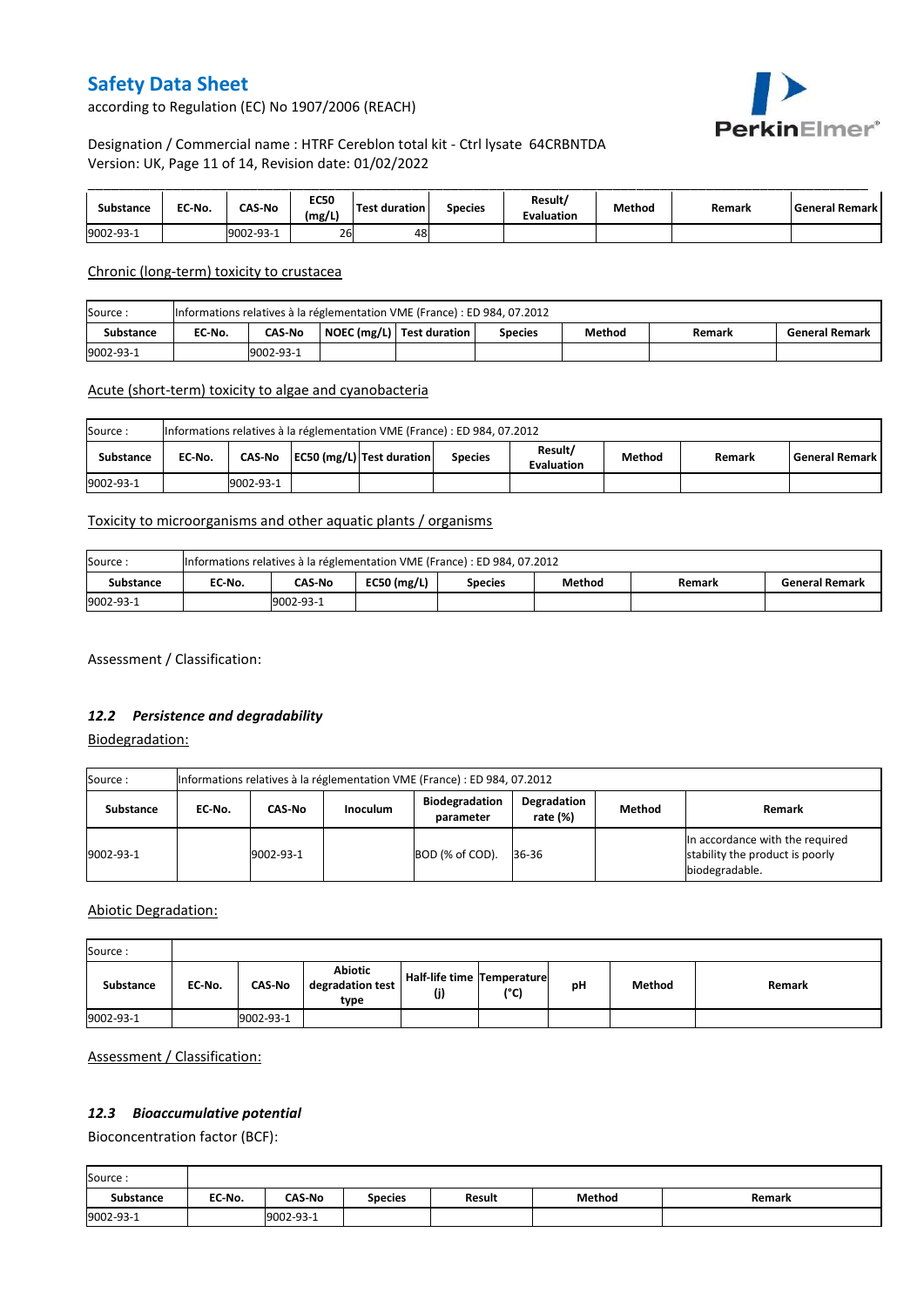according to Regulation (EC) No 1907/2006 (REACH)



Designation / Commercial name : HTRF Cereblon total kit - Ctrl lysate 64CRBNTDA Version: UK, Page 12 of 14, Revision date: 01/02/2022

#### *12.4 Mobility in soil*

| Source:   |       |                 |                     |                          |                                        |         |                                         |                                            |                                          |        |        |
|-----------|-------|-----------------|---------------------|--------------------------|----------------------------------------|---------|-----------------------------------------|--------------------------------------------|------------------------------------------|--------|--------|
| Substance | EC n° |                 | CAS n° Distribution | <b>Transport</b><br>type | Henry's law<br>constant<br>(Pa.m3/mol) | Log KOC | <b>Half-life</b><br>time in<br>soil (j) | Half-life<br>time in<br>fresh<br>water (j) | Half-life<br>time in<br>sea water<br>(j) | Method | Remark |
| 9002-93-1 |       | 9002-<br>$93-1$ |                     |                          |                                        |         |                                         |                                            |                                          |        |        |

\_\_\_\_\_\_\_\_\_\_\_\_\_\_\_\_\_\_\_\_\_\_\_\_\_\_\_\_\_\_\_\_\_\_\_\_\_\_\_\_\_\_\_\_\_\_\_\_\_\_\_\_\_\_\_\_\_\_\_\_\_\_\_\_\_\_\_\_\_\_\_\_\_\_\_\_\_\_\_\_\_\_\_\_\_\_\_\_\_\_\_\_\_\_\_\_\_\_\_\_\_

#### *12.5 Results of PBT and vPvB assessment*

#### *12.6 Other adverse effects:*

Additional ecotoxicological information:

## **Section 13 : Disposal considerations**

#### *13.1 Waste treatment methods*

Waste treatment options:Dispose of waste according to applicable legislation. ;

## **Section 14 : Transport information**

ADR/RID/AND/IMDG/IATA UN No. UN Proper shipping name Transport hazard class(es) Hazard label(s) Packing group

#### *Transport in bulk according to Annex II of MARPOL 73/78 and the IBC Code*

| Land transport (ADR/RID)                                             |                                               |
|----------------------------------------------------------------------|-----------------------------------------------|
| Classification code ADR:                                             | Special Provisions for ADR/RID:               |
| Limited quantities for ADR/RID:                                      | Excepted Quantities for ADR/RID:              |
| Packing Instructions for ADR/RID:                                    | Special packing provisions for ADR/RID:       |
| Mixed packing provisions:                                            |                                               |
| Portable tanks and bulk containers Instructions:                     |                                               |
| Portable tanks and bulk containers Special Provisions:               |                                               |
| <b>ADR Tank Code:</b>                                                | ADR Tank special provisions:                  |
| Vehicle for tank carriage:                                           |                                               |
| Special provisions for carriage Packages:                            |                                               |
| Special provisions for carriage Bulk:                                |                                               |
| Special provisions for carriage for loading, unloading and handling: |                                               |
| Special Provisions for carriage Operation:                           |                                               |
| Hazard identification No:                                            | Transport category (Tunnel restriction code): |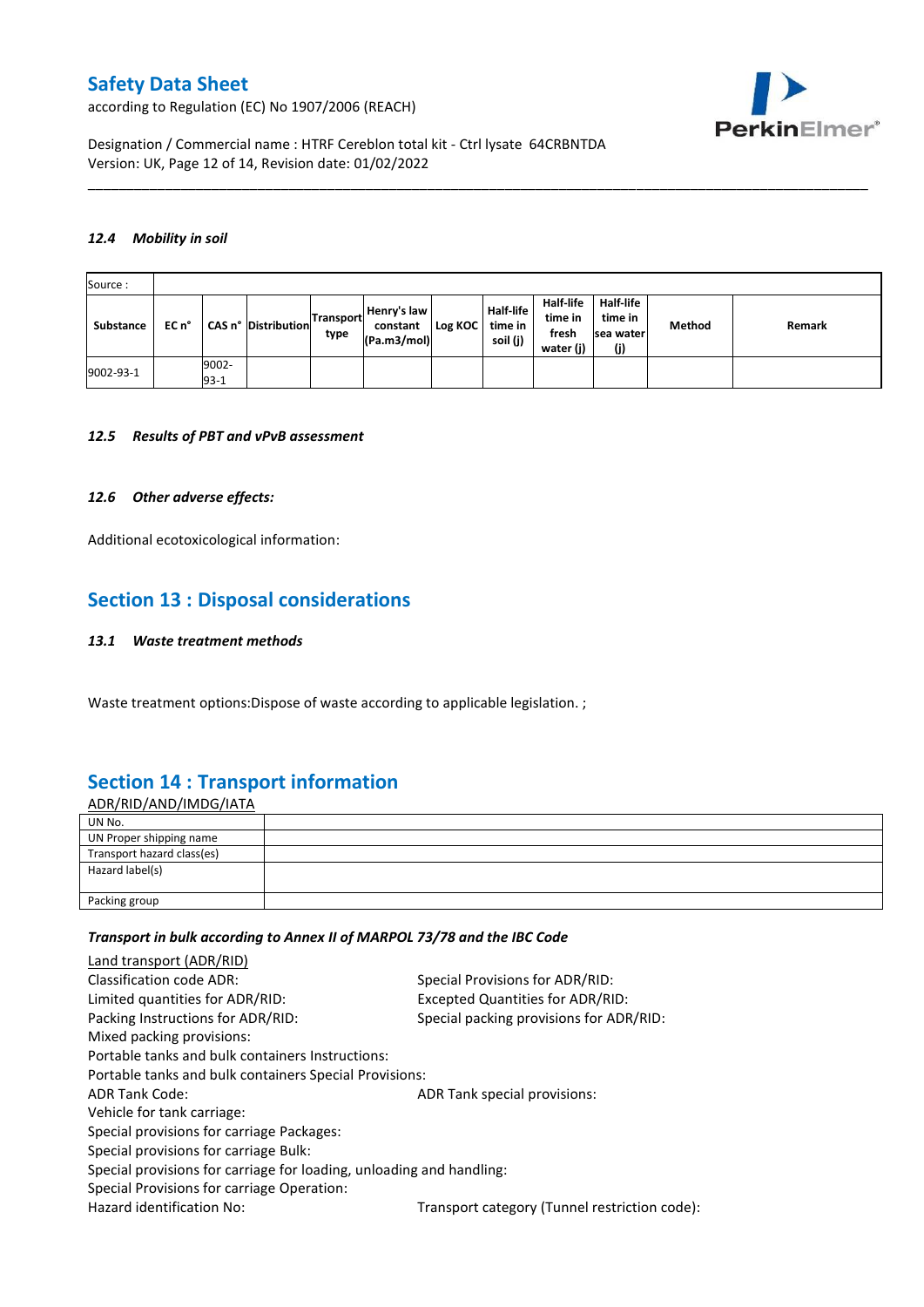according to Regulation (EC) No 1907/2006 (REACH)



Designation / Commercial name : HTRF Cereblon total kit - Ctrl lysate 64CRBNTDA Version: UK, Page 13 of 14, Revision date: 01/02/2022

| Sea transport (IMDG)                                                   |                                            |
|------------------------------------------------------------------------|--------------------------------------------|
| Marine Pollutant:                                                      | Subsidiary risk(s) for IMDG:               |
| Packing provisions for IMDG:                                           | Limited quantities for IMDG:               |
| Packing instructions for IMDG:                                         | <b>IBC</b> Instructions:                   |
| <b>IBC Provisions:</b>                                                 | <b>IMO tank instructions:</b>              |
| UN tank instructions:                                                  | Tanks and bulk Provisions:                 |
| EmS:                                                                   | Stowage and segregation for IMDG:          |
| Properties and observations:                                           |                                            |
| Inland waterway transport (ADN)                                        |                                            |
| <b>Classification Code ADN:</b>                                        | <b>Special Provisions ADN:</b>             |
| Limited quantities ADN:                                                | Excepted quantities ADN:                   |
| Carriage permitted:                                                    | Equipment required:                        |
| Provisions concerning loading and unloading:                           | Provisions concerning carriage:            |
| Number of blue cones/lights:                                           | Remark:                                    |
| Air transport (ICAO-TI / IATA-DGR)                                     |                                            |
| Subsidiary risk for IATA:                                              | Excepted quantity for IATA:                |
| Passenger and Cargo Aircraft Limited Quantities Packing Instructions:  |                                            |
| Passenger and Cargo Aircraft Limited Quantities Maximal Net Quantity : |                                            |
| Passenger and Cargo Aircraft Packaging Instructions :                  |                                            |
| Passenger and Cargo Aircraft Maximal Net Quantity :                    |                                            |
| Cargo Aircraft only Packaging Instructions :                           | Cargo Aircraft only Maximal Net Quantity : |
| ERG code:                                                              | <b>Special Provisions for IATA:</b>        |
|                                                                        |                                            |

\_\_\_\_\_\_\_\_\_\_\_\_\_\_\_\_\_\_\_\_\_\_\_\_\_\_\_\_\_\_\_\_\_\_\_\_\_\_\_\_\_\_\_\_\_\_\_\_\_\_\_\_\_\_\_\_\_\_\_\_\_\_\_\_\_\_\_\_\_\_\_\_\_\_\_\_\_\_\_\_\_\_\_\_\_\_\_\_\_\_\_\_\_\_\_\_\_\_\_\_\_

# **Section 15 : Regulatory information**

## *15.1 Safety, health and environmental regulations/legislation specific for the substance or mixture* EU regulations

Authorisations and/or restrictions on use:

Authorisations: 9002-93-1 Restrictions on use: SVHC :9002-93-1

- Other EU regulations:
- Directive 2010/75/EC on industrial emissions

Not relevant

National regulations

### *15.2 Chemical Safety Assessment:*

For this mixture, no chemical safety assessment has been carried out